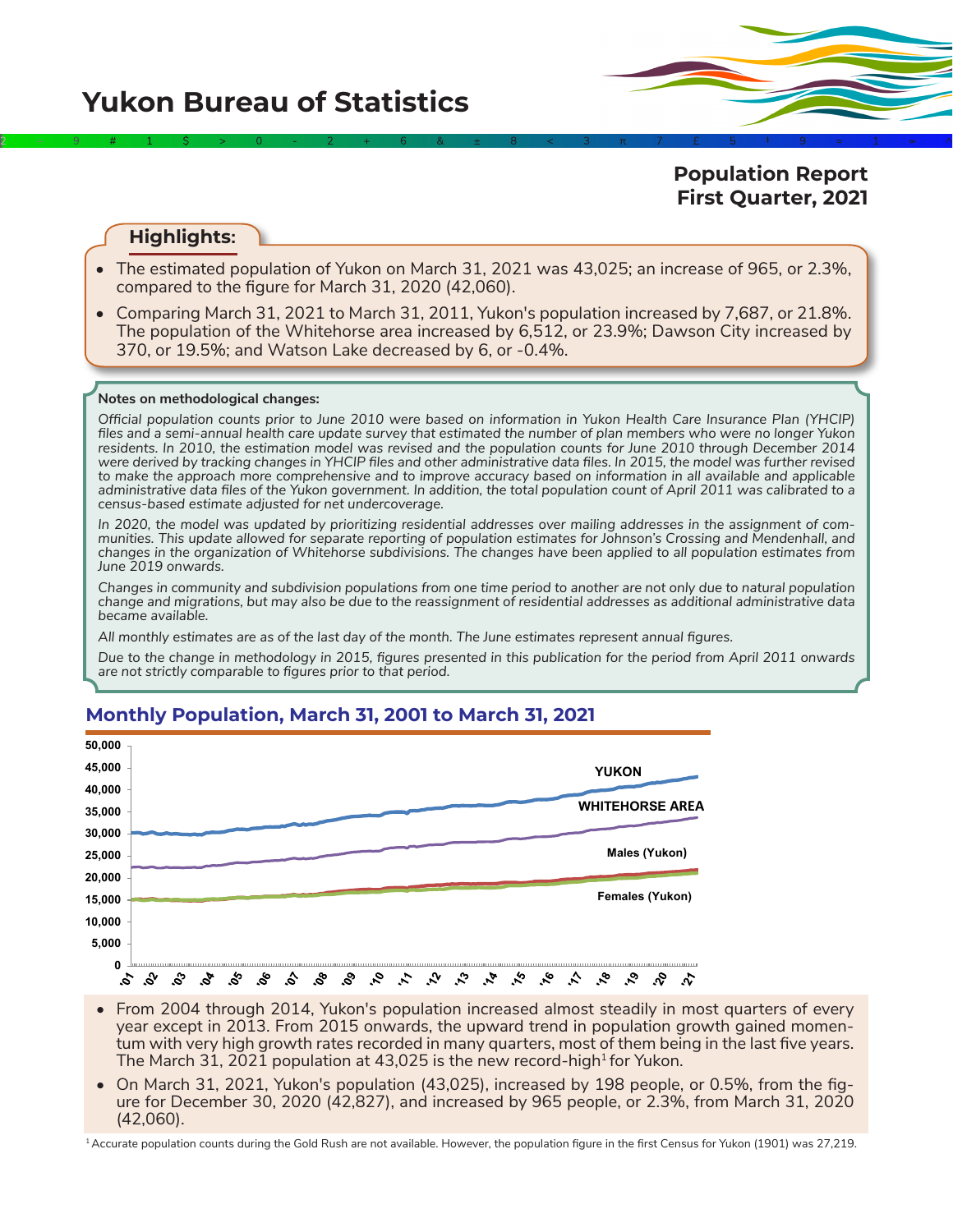## **Monthly Population, Yukon, January 31, 2011 to March 31, 2021**

|                  | 2011   | 2012   | 2013   | 2014   | 2015   | 2016   | 2017   | 2018   | 2019   | 2020   | 2021   |
|------------------|--------|--------|--------|--------|--------|--------|--------|--------|--------|--------|--------|
| Jan              | 35,251 | 35,895 | 36,420 | 36,552 | 37,269 | 37,943 | 38,958 | 40,006 | 40.844 | 41,862 | 42,841 |
| Feb              | 35,278 | 35,910 | 36,432 | 36,622 | 37,309 | 38,004 | 39,012 | 40,077 | 40,907 | 41,932 | 42,899 |
| Mar              | 35,338 | 35,888 | 36,407 | 36,707 | 37,422 | 38,088 | 39,231 | 40,119 | 40,962 | 42,060 | 43,025 |
| Apr              | 35,269 | 36,001 | 36,438 | 36,851 | 37.490 | 38,207 | 39,472 | 40,289 | 41,154 | 42,138 |        |
| May              | 35,339 | 36,158 | 36,414 | 36,997 | 37,583 | 38,440 | 39,567 | 40,457 | 41,279 | 42,195 |        |
| Jun <sup>1</sup> | 35,459 | 36,283 | 36,571 | 37,190 | 37,745 | 38,594 | 39,737 | 40,643 | 41,436 | 42,230 |        |
| Jul              | 35,510 | 36,383 | 36,570 | 37,294 | 37,800 | 38,643 | 39,740 | 40,594 | 41,512 | 42,297 |        |
| Aug              | 35,625 | 36,427 | 36,512 | 37,293 | 37,834 | 38,761 | 39,761 | 40,670 | 41,581 | 42,362 |        |
| Sep              | 35,755 | 36,431 | 36,505 | 37,340 | 37,820 | 38,797 | 39,847 | 40,710 | 41,565 | 42,507 |        |
| Oct              | 35,736 | 36,375 | 36,492 | 37,311 | 37,832 | 38,843 | 39,928 | 40,746 | 41,737 | 42,582 |        |
| Nov              | 35,797 | 36,467 | 36,488 | 37,252 | 37,817 | 38,926 | 39,922 | 40,788 | 41,688 | 42,680 |        |
| <b>Dec</b>       | 35,864 | 36,445 | 36,473 | 37,210 | 37,868 | 38,900 | 39,968 | 40,717 | 41,765 | 42,827 |        |

<sup>1</sup> June figures are referred to as 'annual'

- During the first quarter of 2021, Yukon's population increased by 198 people from 42,827 on December 31, 2020 to 43,025 on March 31, 2021.
- Comparing the months of January through March of 2021 to their respective months of 2020, population increased: 2.3% in January; 2.3% in February; and 2.3% in March.

### **Population by Age Group and Sex, Yukon, March 31, 2011 and March 31, 2021**

|                         |                       |                                     |                                 |                             |                         | Mar '21                 |                             |                             | Change from<br>Mar '11 to Mar '21 |
|-------------------------|-----------------------|-------------------------------------|---------------------------------|-----------------------------|-------------------------|-------------------------|-----------------------------|-----------------------------|-----------------------------------|
| $80 +$<br>75-79         | <b>Males</b>          | <b>Females</b>                      | Age<br><b>Groups</b>            | <b>Both</b><br><b>Sexes</b> |                         | Males Females           | <b>Both</b><br><b>Sexes</b> |                             | Males Females                     |
| 70-74<br>65-69<br>60-64 | $5 - 7$               | 2021                                | $0 - 4$<br>$5-9$<br>$10 - 14$   | 2,257<br>2,412<br>2,265     | 1,137<br>1,291<br>1,183 | 1,120<br>1,121<br>1,082 | 15.9%<br>31.8%<br>21.2%     | 12.3%<br>38.8%<br>24.0%     | 19.8%<br>24.5%<br>18.2%           |
| 55-59<br>50-54          |                       |                                     | $15 - 19$<br>$20 - 24$<br>25-29 | 2,112<br>2,512<br>2,995     | 1,095<br>1,284<br>1,488 | 1,017<br>1,228<br>1,507 | $-6.1%$<br>$-1.2%$<br>11.3% | $-6.2%$<br>$-1.0%$<br>12.1% | $-6.0%$<br>$-1.4%$<br>10.6%       |
| 45-49<br>40-44<br>35-39 | 2011                  | 2011                                | 30-34<br>35-39<br>40-44         | 3,727<br>3,751<br>3,078     | 1,806<br>1,875<br>1,550 | 1,921<br>1,876<br>1,528 | 48.4%<br>45.4%<br>19.6%     | 48.6%<br>52.6%<br>20.5%     | 48.1%<br>38.9%<br>18.8%           |
| 30-34<br>25-29<br>20-24 |                       |                                     | 45-49<br>50-54<br>55-59         | 2,923<br>2,709<br>3,167     | 1,418<br>1,388<br>1,574 | 1,505<br>1,321<br>1,593 | $-6.1%$<br>$-16.2%$<br>9.6% | $-6.1%$<br>$-16.9%$<br>2.9% | $-6.0%$<br>$-15.5%$<br>17.0%      |
| $15 - 19$<br>$10 - 14$  |                       |                                     | 60-64<br>65-69<br>70-74         | 3,095<br>2,447<br>1,703     | 1,607<br>1,270<br>908   | 1,488<br>1,177<br>795   | 40.8%<br>86.2%<br>119.3%    | 37.2%<br>64.4%<br>104.8%    | 45.0%<br>117.3%<br>138.5%         |
| $5-9$<br>$0-4$<br>2,000 | 1,500<br>1,000<br>500 | 1,000<br>0<br>500<br>1,500<br>2,000 | 75-79<br>$80+$<br>All Ages      | 977<br>895<br>43,025        | 544<br>434<br>21,852    | 433<br>461<br>21,173    | 89.3%<br>77.2%<br>21.8%     | 118.0%<br>82.5%<br>21.4%    | 62.4%<br>72.4%<br>22.1%           |

Comparing March 31, 2021 to March 31, 2011, growth occurred as follows (15-year age groupings):

- $\bullet$  0 to 14 years = increased 1,288 people, (22.8%);
- $\bullet$  15 to 29 years = increased 137 people, (1.8%);
- $\bullet$  30 to 44 years = increased 2,891 people, (37.7%);
- $\bullet$  45 to 59 years = decreased 436 people,  $(-4.7\%)$ ;
- $\bullet$  60 to 74 years = increased 2,957 people, (69.0%); and
- 75 years and over = increased 851 people, (83.3%).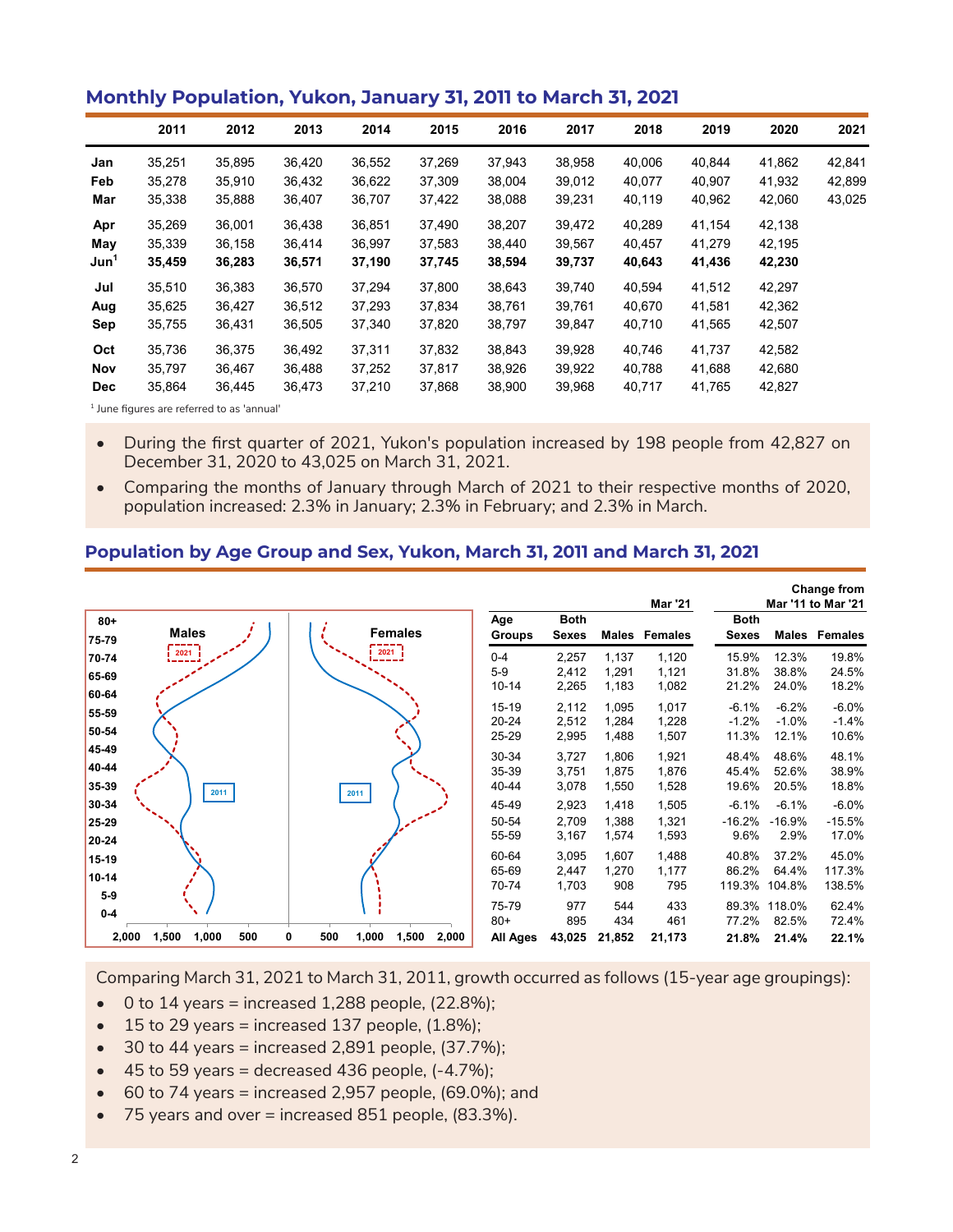# **Population by Subdivision in Whitehorse Area**





#### **Note:**

*Subdivisions are assigned based on*  **boundaries** provided by the City of *Whitehorse. Areas outside of the City of*  **Whitehorse boundaries are assigned using |** Statistics Canada's Census Subdivision *(CSD) boundaries within the Census Agglomeration of Whitehorse.*

**GRANGER**

Changes in subdivision (City and CSD *subdivision) populations from one time period to another are not only due to natural population change and migrations, but may also be due to the reassignment of residential addresses as additional administrative data become available.* 

| <b>Subdivision</b>              | <b>Mar '20</b> | <b>Dec '20</b> | <b>Mar '21</b> | <b>Subdivision</b>                     | <b>Mar '20</b> | <b>Dec '20</b> | <b>Mar '21</b> |
|---------------------------------|----------------|----------------|----------------|----------------------------------------|----------------|----------------|----------------|
| Arkell/Ingram                   | 1,099          | 1,110          | 1,117          | Range Point                            | 1,240          | 1,240          | 1,238          |
| <b>Copper Ridge</b>             | 3,329          | 3,344          | 3,342          | Raven's Ridge/Eagle's Eye              | 150            | 159            | 160            |
| <b>Cowley Creek</b>             | 260            | 260            | 259            | Riverdale                              | 5,285          | 5,243          | 5,209          |
| Crestview                       | 974            | 1,019          | 1,010          | Takhini/Yukon University               | 1,490          | 1,484          | 1,447          |
| Downtown                        | 2,906          | 2,982          | 3,039          | Valleyview                             | 169            | 164            | 159            |
| Granger                         | 1,324          | 1,323          | 1,327          | <b>Whistle Bend</b>                    | 1,669          | 1,897          | 2,029          |
| Hidden Valley/MacPherson        | 450            | 452            | 451            | <b>Wolf Creek</b>                      | 430            | 422            | 424            |
| <b>Hillcrest</b>                | 711            | 713            | 721            | Not in Defined Neighbourhood           | 124            | 133            | 139            |
| Kopper King                     | 214            | 216            | 215            | <b>Within City Limits</b>              |                |                |                |
| Lobird                          | 197            | 213            | 214            | <b>Whitehorse-Municipal Boundaries</b> | 29,420         | 29,776         | 29,954         |
| Logan                           | 614            | 608            | 613            | Ibex $Valley1$                         | 434            | 483            | 484            |
| MacRae/Whse Copper/McLean Lake/ | 575            | 624            | 645            | Marsh Lake <sup>2</sup>                | 716            | 725            | 737            |
| Mt. Sima/Canyon Cres.           |                |                |                | Mount Lorne <sup>3</sup>               | 443            | 466            | 461            |
| Marwell                         | 149            | 142            | 138            | Outside City Limits-North <sup>4</sup> | 1,336          | 1,523          | 1,539          |
| Mary Lake/Spruce Hill           | 489            | 479            | 473            | Outside City Limits-South <sup>5</sup> | 549            | 600            | 589            |
| McIntyre                        | 483            | 496            | 504            | Not applicable <sup>6</sup>            | 14             | 17             | 17             |
| Pineridge/Fox Haven             | 359            | 382            | 379            | <b>Whitehorse Area Total</b>           | 32,912         | 33,590         | 33,781         |
| Porter Creek/Kulan/Taylor       | 4,730          | 4,671          | 4,702          |                                        |                |                |                |

 $1$  Previously included in Outside City Limits-West. Includes KM 1441 to KM 1485 Alaska Highway.

2 Includes Alaska Highway KM 1355 to KM 1393 (Lewes River Bridge).

 $^3$  Previously included in Outside City Limits-South. Includes KM 137 to KM 154 South Klondike Highway, including Annie Lake Road.

<sup>4</sup> Outside City Limits-North includes Takhini River Bridge north to KM 247 North Klondike Highway, including Takhini Hotsprings Road.

<sup>5</sup>Outside City Limits-South includes Golden Horn, Carcross Cut-off, south to Lewes River Bridge, as well as KM 114 to KM 137 South Klondike Highway.<br><sup>6</sup> 'Not applicable' includes Kusawa Lake Road, and past KM 247 North Kl

**TAKHINI / YUKON UNIVERSITY**

**KOPPER**